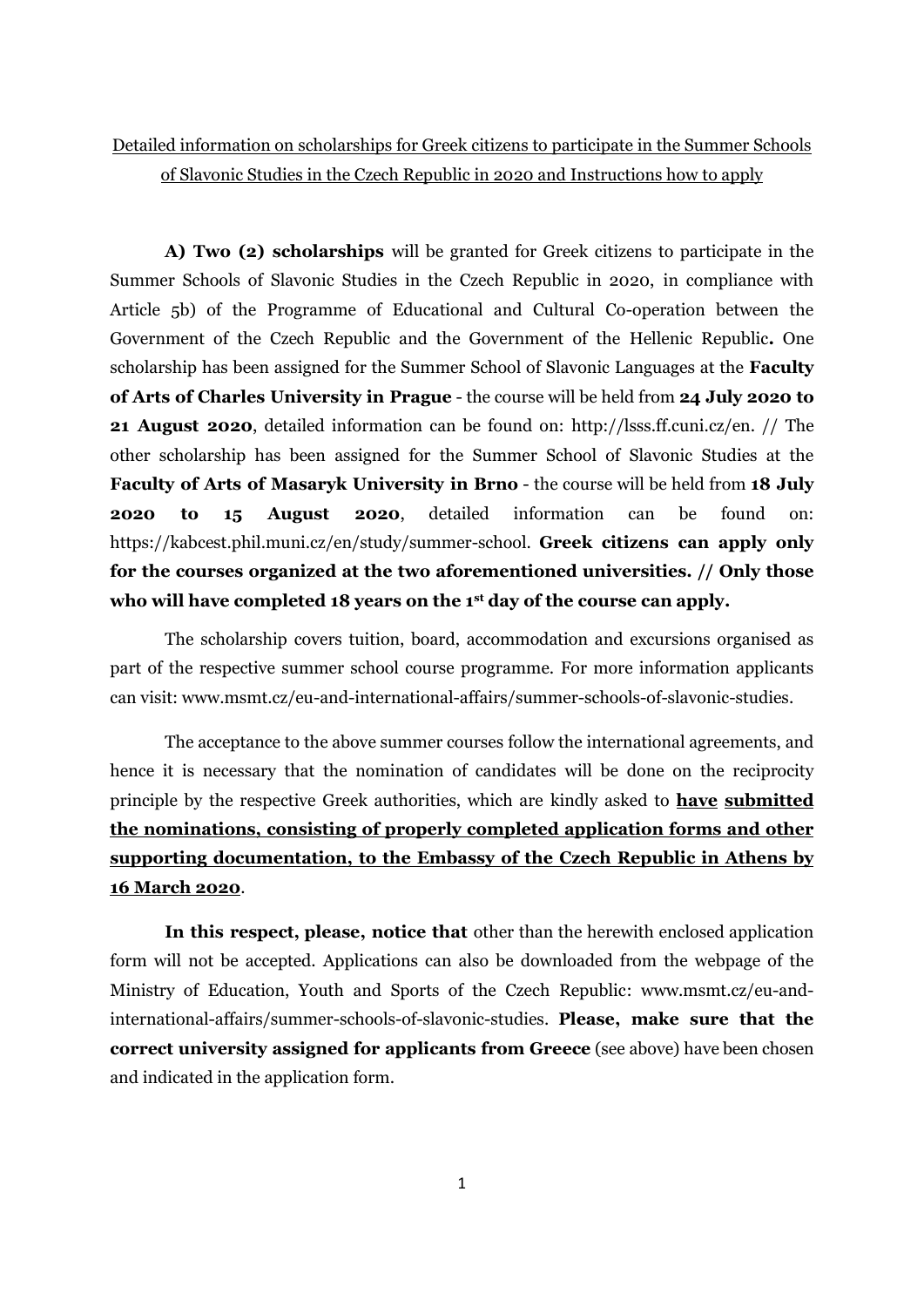Apart from a properly completed application form, the below documents have to be part of the application file:

1) Candidate´s CV in Czech or English.

2) Candidate´s ID/passport copy.

3) Alternatively, other supporting documentation, such as cover/motivation letter resuming why applying for a scholarship, certificates on languages skills and educational background.

In order to speed up and facilitate the process and further communication, the Ministry of Education, Youth and Sports of the Czech Republic kindly asks the candidates and alternates to refer their phone and fax numbers and e-mail addresses in application forms.

Letters of acceptance will be delivered by the respective school directly to the contact addresses of the accepted candidates. **It is absolutely necessary that having received a letter of acceptance accepted candidates will immediately confirm by e-mail and also by a letter to the respective school whether they will participate or not.**

In case some of the officially nominated and accepted candidates cannot eventually attend the course and withdraw, these candidates are kindly asked to inform **immediately**  the Department of International Relations of the Ministry of the Education, Youth and Sports of the Czech Republic on the fact to the following e-mail address: [matus.ziga@msmt.cz.](mailto:matus.ziga@msmt.cz) These candidates are asked to inform without any delay also the respective summer school they will have been accepted to in order the school could invite an alternate candidate to participate in the course.

Accepted candidates from the EU member states whose health care service coverage is not specified in the respective international bilateral agreement **are strongly recommended to arrange individual travel health insurance prior to their departure**. This applies especially for cases of repatriation. Nor the Ministry of the Education, Youth and Sports of the Czech Republic, neither the institutions organizing the courses are responsible for health care service coverage and/or repatriation. Detailed information on health care service provided in the Czech Republic can be found on the website of the Czech Health Insurance Bureau (www.kancelarzp.cz). The Embassy kindly asks the esteemed Ministry to inform the candidates and the alternates in detail on the health care service coverage terms in this respect.